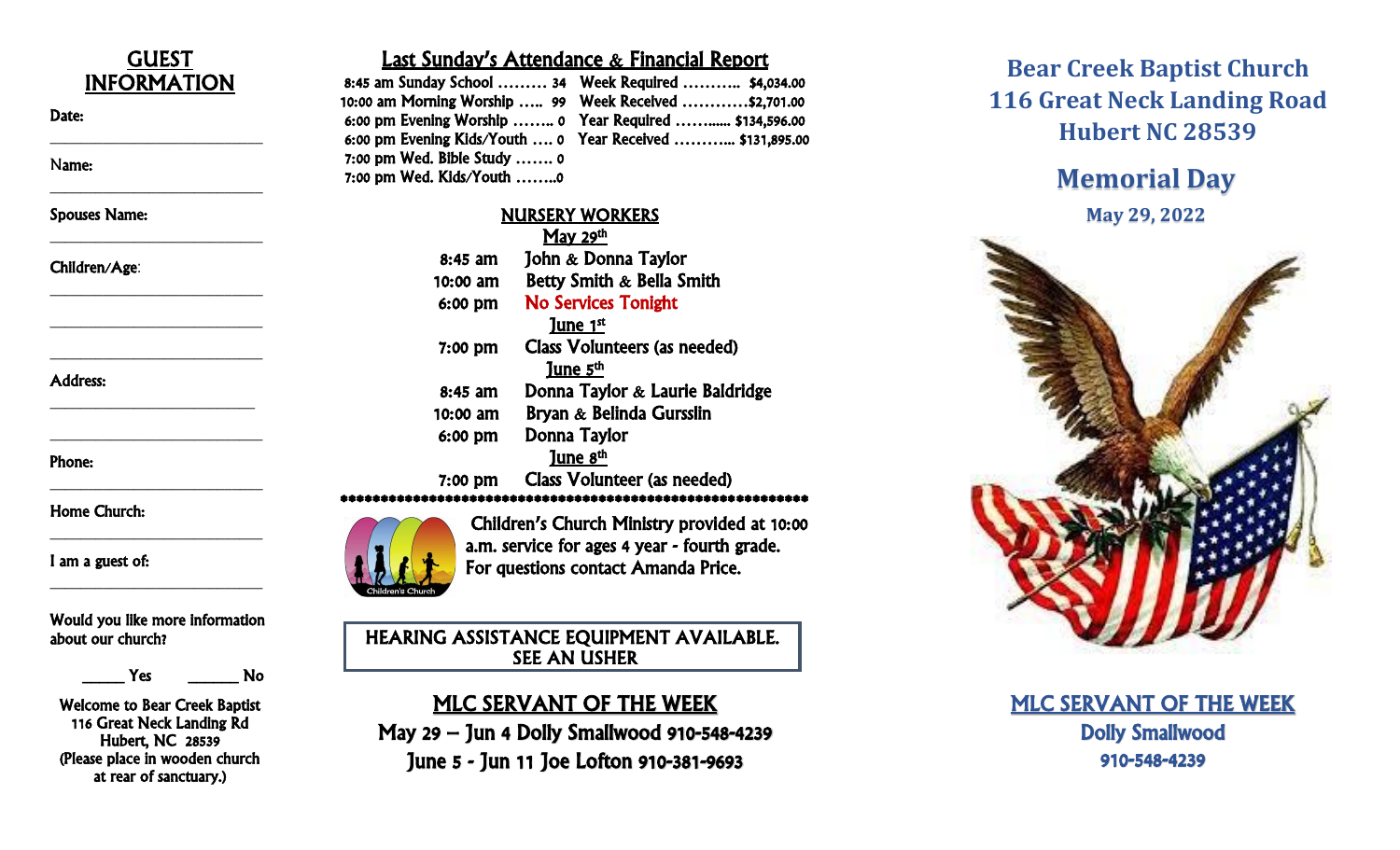

#### Bear Creek Baptist Church 10:00 am



### **REMEMBERING THOSE WHO SERVED**

Whoever dwells in the shelter of the Most High will rest in the shadow of the Almighty.  $-$  Psalms 91:1 (M/V)





#### **CURRENT REQUESTS ONGOING NEEDS** Ronnie Carter Family [J.B. Cannon<br>Gloria Collins [Don Collins] Gloria Collins Martha Evans **Phil Crawley** Montana Malone Cleto & Kathy Martinez Gonzalez<br>Ricky Morton **Vicky Goodnight\*** Vicky Goodnight\* Eugene Paumgardhen Debbie Humphrey Sandra Riggs Brooke Kilpatrick Cristina Sweigart Kelly Maxwell<br> **Rita Taylor\*** Dave McCausl

Dave McCausley Robert & Sally Parker Phillip Reid Keith & Connie Richardson Mike Toms Scott Cody Whaley Camron Yopp Phyllis Young

#### MILITARY DEPLOYED

Ayden Haskell

# **HOSPITAL**<br>Milton Kale **Nursing Shirley Gillette**

**Shirley Gillette**<br>Gail Weir

#### SENIOR ADULT/SHUT- IN

Names will remain on the Prayer List for one month unless resubmitted. \*Indicates newly added to the list.

Sarah Bancroft Jack & Lu Bauer Linzey Bell<br>Daisy Burns Darwin Chivers Jessie Eason

### **PRAYER REQUESTS**

|       |                      | <u>NAME:____________________</u>   |
|-------|----------------------|------------------------------------|
|       |                      |                                    |
|       |                      | NAME: ________________________     |
|       |                      | NEED: _______________________      |
|       |                      |                                    |
|       |                      |                                    |
|       | Prayer requested by: |                                    |
|       |                      | (Please give contact information.) |
|       |                      | Would you like your request        |
|       |                      | listed on the bulletin Prayer      |
| List? |                      |                                    |
|       |                      | Yes ______ No                      |
|       |                      | Anyone wishing to place a name on  |
|       |                      | the Prayer Chain during the week   |
|       |                      | should contact the church at       |
|       | 910-326-5338 or      |                                    |

Shorty Riggs\*

Daisy Burns Darwin Chivers Judy Goad Milton/Cathy Kale Abe Lincoln Linda Matthews Janice Morton